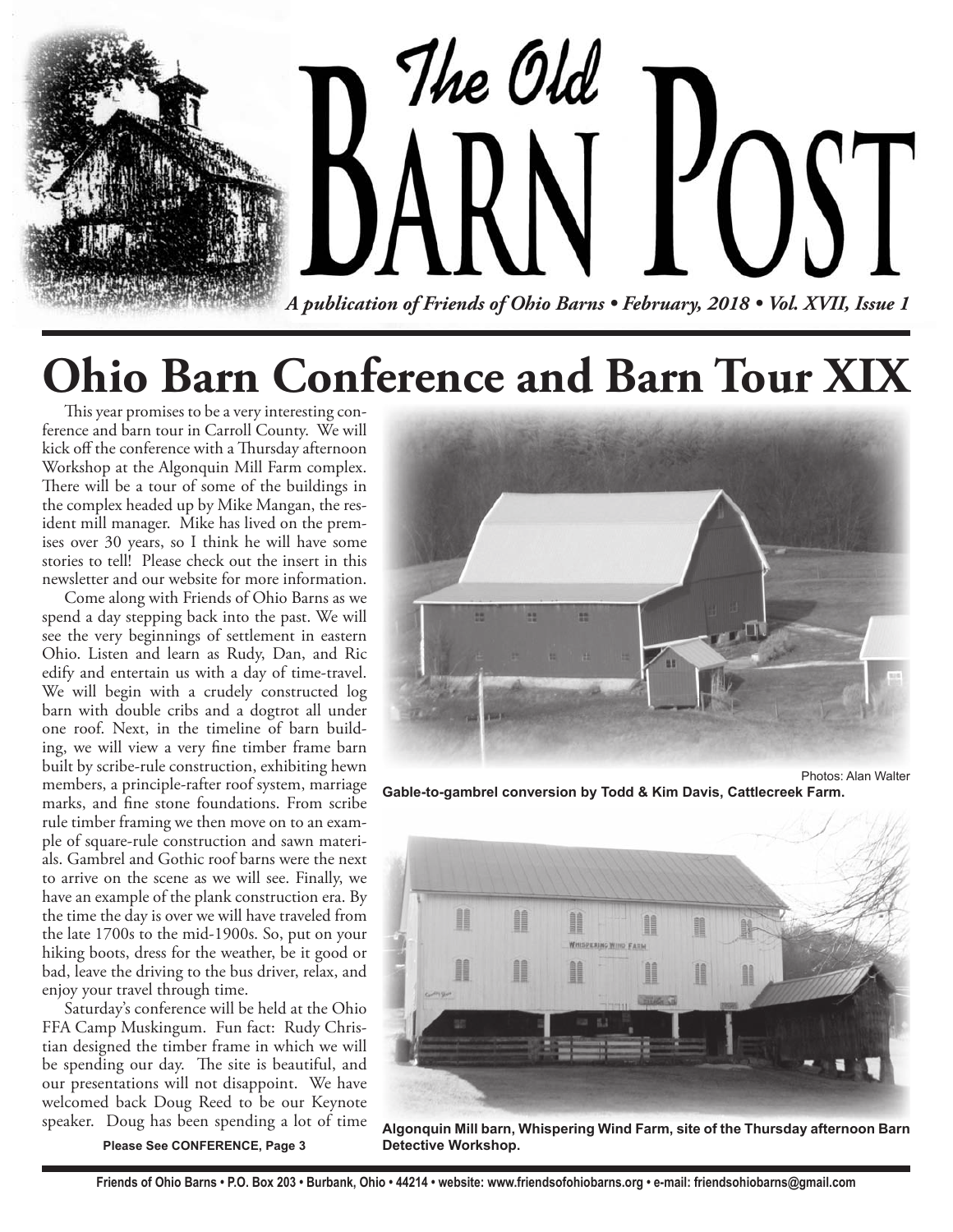

Here it is February, well into 2018. That means, the board members are in full swing to finalize last minute details for the upcoming 19th Annual Ohio Barn Conference and Barn Tour. As always, they strive to insure your experience is an excellent one. Thursday Workshop plans are being refined. Barns are being spiffed up in readiness for your April visit. Speakers are polishing up their latest presentations. Bus drivers are studying their maps. Caterers are laying in supplies. All will be ready to roll come April 26th. SEE YOU ALL THERE!

 However, the FOB Board must take a longer look into the hourglass. This is the time of year for the board's annual Face-to-Face meeting. An all-day affair with an agenda a mile long. This means they must keep their eye on the ball, their shoulder to the wheel, and their ear to the ground. You should see Dan try to work in that position. All kidding aside, the obligation is taken very seriously and that is why over the years a well-oiled machine has developed.

 In the coming year FOB hopes to spread their wings just a little more, adding a new event or two while continuing to refine and enhance existing activities. If you have suggestions of something you think would interest the FOB membership or appeal to young people you are encouraged to share it with a board member. FOB is a very active group and is always looking for new people to become members and join the fun. So, if you or someone you know is interested in a seat on the board or becoming involved in the FOB organization please contact one of the board members. You will find a list of contact information in this newsletter.

 I am happy to report the barn series in the Ohio Farmer has been well received. I have had the pleasure of talking with people from all over the state about their barns. Sometimes we get a little emotional but mostly we just get excited about sharing our stories and concerns. What excites me most is, the articles are generating requests for Barn Talks. What a wonderful way to meet people and awaken those wonderful or perhaps even terrifying memories. Then there are the people who have never experienced farm life. A perfect opportunity to educate them to the importance of agriculture and the role the barn has played throughout the history of our country. Just remember I will go anywhere to see and talk about barns.

> Keep the Barn Doors Closed, Pamela Whitney Gray, President

### *Check your Address on the Front of this Issue!*

 If you have a hashtag (#) by your name then please be aware that we will be removing your name from our mailing list for the conference newsletter after this issue due to high costs of printing and mailing. Our intention was to entice our past members to come to the conference and perhaps rejoin by mailing the conference newsletter to all of you. Please consider becoming a member (there is a form to do so inside this issue) — then you will receive The Old Barn Post plus enjoy other benefits of being a member with Friends of Ohio Barns.

### **A Special Thanks to our 2017 Endowment Fund Donors**

We would like to extend a special Thank You to all who donated funds to Friends of Ohio Barns in 2017. The following list of donors is in alphabetical order and bears no association with the amount of the donations received. Donors: Charles Bauer, Ric Beck, Tom Berg, Rudy Christian, Gary Clower, Ed Den-Hann, Suzanne Fisher, Vicki George, Pamela Gray, David Greer, Denny Hendershot, Jim Howard, Rich Kolehmainen, Fred Krift, Rex McConahay, Scott Neild, Ken Noffsinger, Plain Twp. Historical Society, Phillip Pillin, Ivan Reed, Roscoe Village, Laura Saeger, Michael Schmidt, Sarah Sisser, Nathaniel Stizlein, Douglas Terpstra and Mike Wengler. The donations came in the form of extra money sent with renewals, round up of winning bids at the auction, donations from family funds and through the "Big Give" sponsored by the Columbus Foundation.

Thank You for helping to build our Endowment fund! Laura Saeger, Treasurer

### *Silent Auction Donations Needed!*

 Part of the fun we have each year during the Ohio Barn Conference is, of course, the silent auction. Friends of Ohio Barns encourage everyone to bring silent auction items for the Saturday event. The proceeds help us offset the costs of the conference, and still provide you, the members, with a quality program.

 We hope you can contribute an item or two — something handmade, collectible, store bought, or something interesting you've found in your travels. The more you bring, and the better the items, the more exciting the auction gets!

If you can't find anything to bring, at least come prepared to make someone else bid a little higher before walking off with a treasure!

### **Friends of Ohio Barns Board**

| President<br>Pamela Whitney Gray                                           | <b>Knox County</b>                                                                | $(740)$ 263-1369                                                                   |
|----------------------------------------------------------------------------|-----------------------------------------------------------------------------------|------------------------------------------------------------------------------------|
| <b>Vice President</b><br>Dan Troth                                         | <b>Delaware County</b>                                                            | $(614)$ 989-1122                                                                   |
| Secretary<br>Sarah Woodall<br>JoAnne Hamblin                               | <b>Trumbull County</b><br>Morrow County                                           | $(330) 856 - 9053$<br>$(419)$ 947-1360                                             |
| <b>Treasurer</b><br>Laura Saeger                                           | <b>Wayne County</b>                                                               | $(330)$ 465-7001                                                                   |
| <b>Newsletter</b><br>Tom O'Grady                                           | <b>Athens County</b>                                                              | $(740)$ 593-7552                                                                   |
| <b>Members</b><br>Ric Beck<br>Gary Clower<br>David Hamblin<br>Sarah Sisser | Morrow County<br><b>Trumbull County</b><br>Morrow County<br><b>Hancock County</b> | $(614) 738 - 4302$<br>$(330) 720 - 6671$<br>$(419)$ 947-1360<br>$(912) 604 - 5598$ |
| <b>Affiliate</b><br>Chris Clower (IT)                                      | <b>Trumbull County</b>                                                            | $(330)$ 989-4528                                                                   |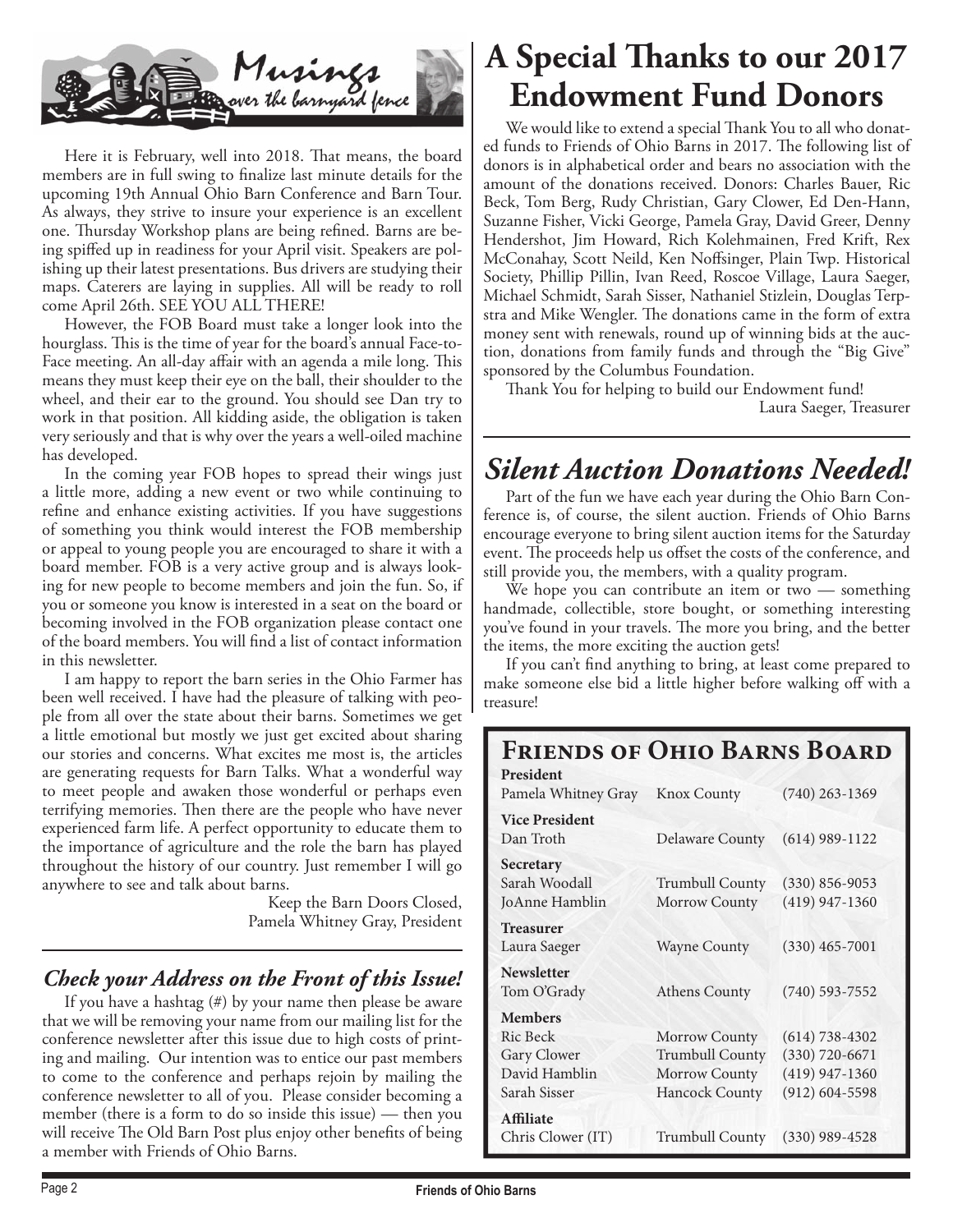

**Carroll County Golden Age Retreat (County Home) barn.** 



Photo: Sarah Woodall **Exceptional example of a double crib log barn, on site at the Ohio FFA Camp Muskingum.** 

overseas and has been contemplating how historical events have changed the way barns have been built. Doug will explain that barns are not only a just a part of history but how and why have they changed as part of the context of history. He will have a slideshow to help uncover some of the changes and explain how and why they came about. Rudy Christian and Laura Saeger will continue with our International Theme and present a slide show of the many interesting structures that they found while in Myanmar. Myanmar is a tropical country which means both farming and the barns and outbuildings farmers use are quite different than what we find in America. During the monsoon seasons crops thrive on the rain but during the dry season the river banks and lake become quite low and farmers take advantage of the riverbanks and lakeshores to plant fast growing crops. The dry seasons also allow crops to be dried and stored in the fields, so farm buildings are typically small and used to feed and water animals and store crops like rice and beans. Then back to Carroll County with a presentation from Amy Rutledge, Director of the Carroll County Chamber of Commerce and Convention & Visitor's Bureau, on

the history of Carroll County. Amy will have a slide presentation and talk about the naming of the county, people of interest from the county, and the creation of the lake region. After lunch and our Annual Member Meeting we will be entertained, no doubt, by our very own Barn Detectives, Rudy Christian and Dan Troth. If you miss out on the barn tour then you will be able to get a glimpse of what the lucky ones saw on the Friday tour. And if you go on the tour then you will no doubt get a glimpse of the unusual pieces and parts of the tour! This year we will conduct a Barn Repair Panel with the help of Rudy Christian, Doug Reed, Ric Beck, Caleb Miller, and Mike Wengler. In the last newsletter we asked for submissions on barn repair questions for the panel to handle. Please check the Panel Discussion article in this newsletter for information. And we have welcomed back Nate and Lauren Etler, the first recipients of our Barn Conservation Grant, to give us an update on their barn repairs and the process they went through. As usual we will conduct the Silent Auction and Keith Sommer will be bringing back his fabulous antique tool collection to show.

It will be another great adventure so



**Very old scribe rule Sweitzer bank barn on the tour owned by Scott and Debbie Druhot.** 



**Paul Knoebel pointing out the extremely tight growth rings on one of the notched ends of the hewn logs in the FFA double crib log barn.**  Photo: Sarah Woodall

### **CONFERENCE, Continued from Page 1**

mark your calendar, make your hotel arrangements, and get your registrations completed so you don't miss out!

By: Sarah Woodall and Pamela Whitney Gray

### **Friday's Barn Tour**

Come along with me to the barn. Let us see the beauty there, Where time stands still and Craftsmanship was done with care.

Seven generations this barn has served. Look and listen and you will learn, From traditions passed down from father to son, Where we're from and what we've done.

Now comes another time. With changes aplenty in one life time. Will we snub what we've been given. Or will we treasure it or let it go to rack and ruin.

by Pamela Whitney Gray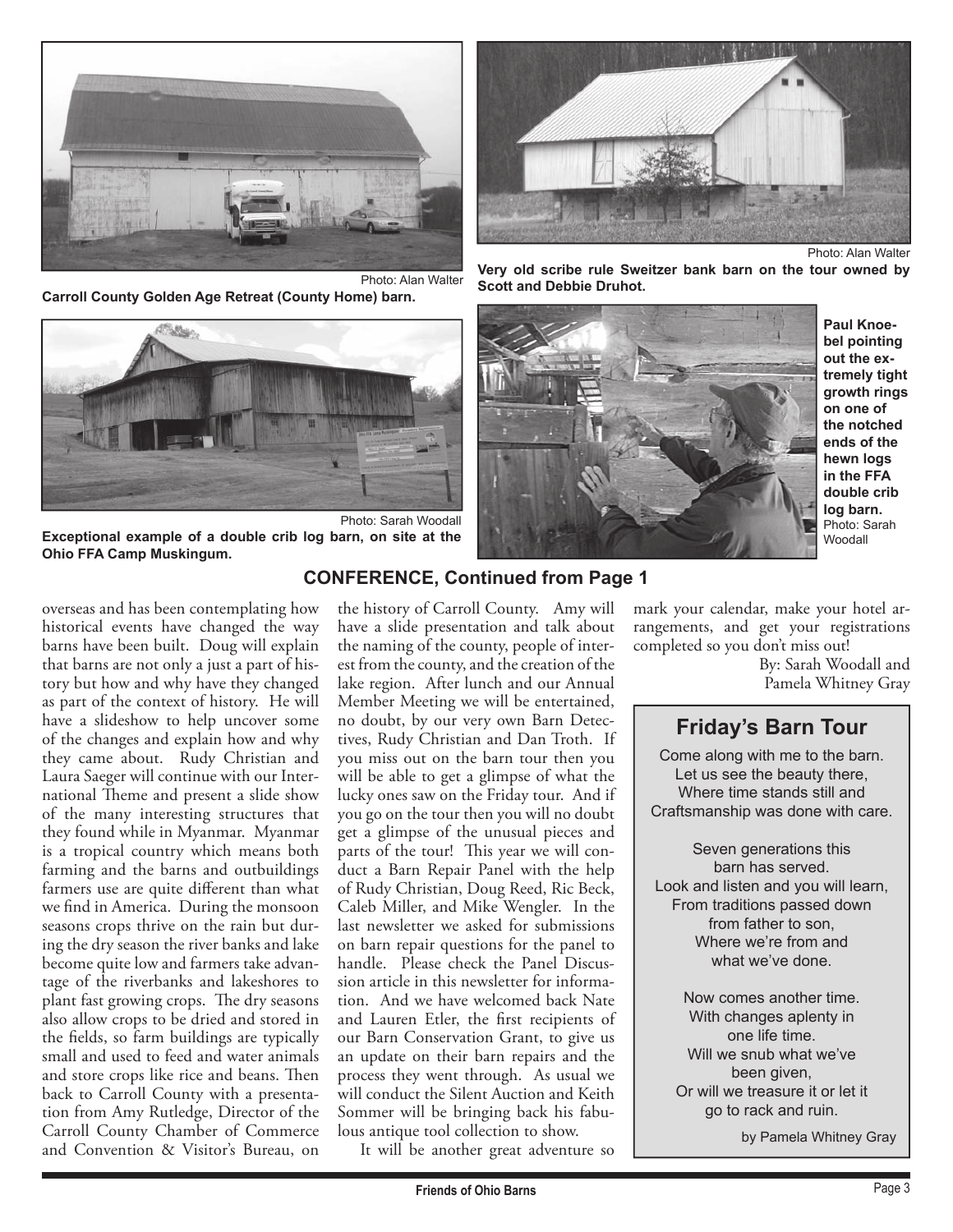# **Mini-Barn Finds a New Home**

 While agriculture remains one of the largest industries in Hancock County, Ohio, there is no doubt that the physical and proverbial landscapes of the county have changed significantly in the last century. Eighty percent of the land in the county is still used for agricultural production, but the more than 3,000 farms the county boasted in 1900 have dwindled to just around 800. In 1920, Hancock County had more than 10,000 head of dairy cattle. By the year 2000, that number hovered around 1,200 head and today there are just four dairy farms in the entire county. In many cases, small, diversified family farms have given way to bigger, commercial operations as farmers have felt the demand to specialize and grow everlarger to stay viable and competitive.

 Many residents of Hancock County are now several generations removed from the farm, myself included, with little awareness about the agriculture that still surrounds them or knowledge about how their food gets to a grocery store shelf or their dinner plate. This scenario is far from unique. It can be seen played out in many counties around our state and across the country.

 As Executive Director at the Hancock Historical Museum in Findlay, Ohio, the staff and I began to notice that the schoolchildren visiting the museum on field trips had virtually no reference for agriculture as they would view the farming implements on display. At the same time, many senior residents of the county visiting the museum for other programming seemed eager to share their experiences and memories of life on the farm. As a result, in 2013, the museum set out to celebrate the county's agricultural heritage in a variety of new ways. We invited retired farmers to speak to hundreds of elementary school students as they visited the museum in late spring, providing a unique opportunity for intergenerational storytelling. That same year, the museum hosted its inaugural Historic Barn Tour — a self-guided tour of six historic barns dating from the 1840s to the 1910s. The museum reached out to Friends of Ohio Barns for guidance and research assistance. In its first year, more than 700 people attended the tour and the event received media attention from around the region. The tour won the Ohio State



Photos by: Sarah Sisser **Kindergarten students in the Museum's Barn. More than 4,000 Hancock County schoolchildren visit the Hancock Historical Museum every year.** 



**Mini-barn raising at the Hancock Historical Museum on December 2nd with Paul Knoebel.** 

Historic Preservation Office's Public Education and Awareness Award as one of the best preservation programs in the state. From that first year, it was obvious that the tour resonated with the people of Hancock County, serving as a means to remember the area's farming history and to bring generations together.

 Over the next few years, the museum's efforts to preserve local agricultural heritage continued to snowball. In collaboration with the University of Findlay and with funding assistance from Ohio Humanities, I began to record the oral histories of Century Farm owners in the county in 2014. With new-found support and connections in the agriculture community, the museum started a biennial

**Please See MINI-BARN, Page 5**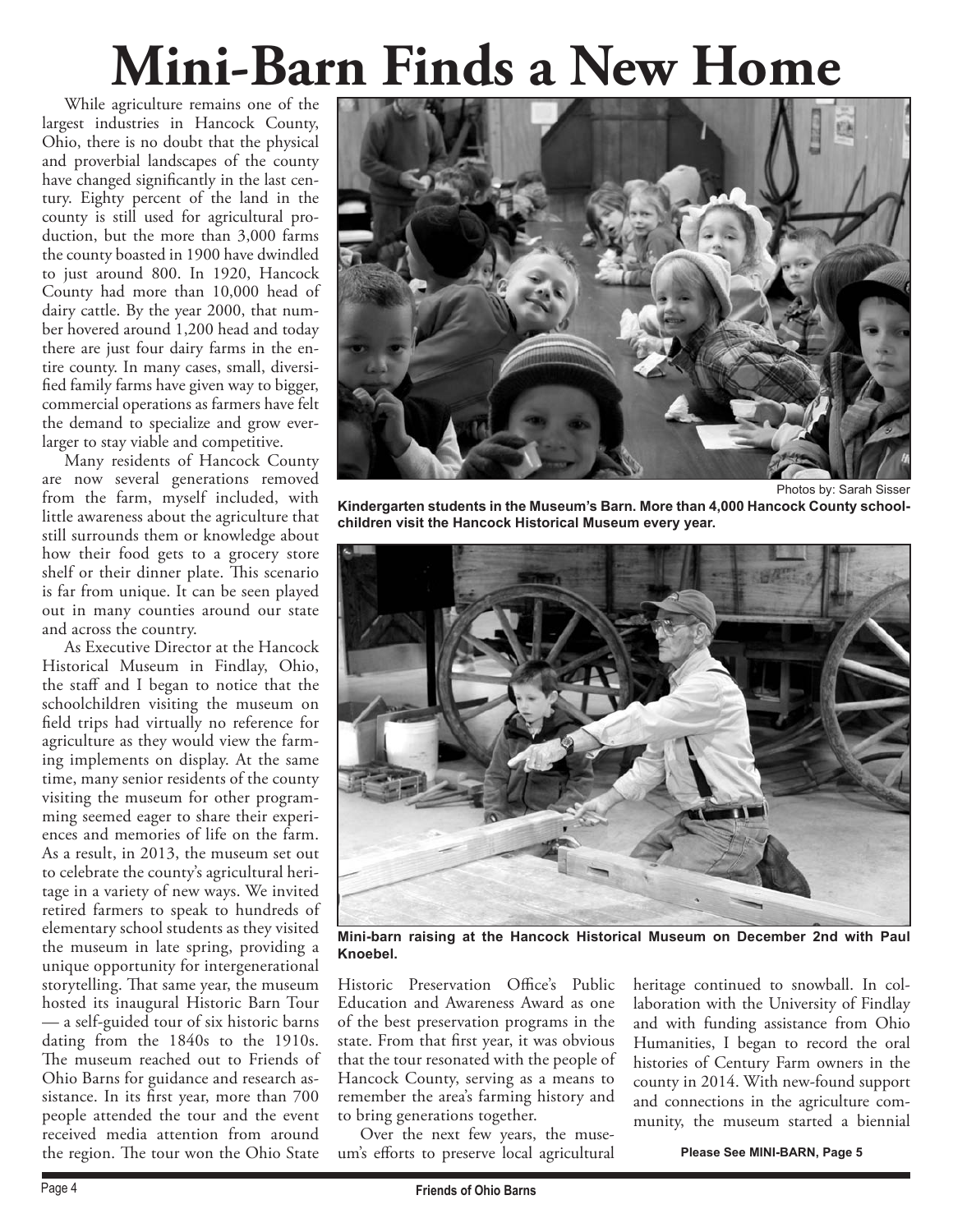#### **MINI-BARN, Continued from Page 4**

Farm-to-Table Dinner fundraiser, highlighting all local products and culinary talent. And, in 2017, the museum hosted its fourth Historic Barn Tour and its inaugural Breakfast in the Barn, with a combined total attendance of nearly 1,000 people. The tour continues to grow in popularity each year and has proven to be a vital tool in the preservation of historic barns in the area. Farmers and barn owners invest tens of thousands of dollars to prepare their barns for the tour, and guests visiting from as far away as Indiana and Pennsylvania request additional information from the museum on barn preservation. Friends of Ohio Barns has continued their support of the Hancock County Historic Barn Tour by lending expert advice to the barn owners and assisting museum staff in their research of the structures.

 Most recently, the Hancock Historical Museum has embarked on an effort to remodel and improve its Agriculture Exhibit Center, affectionately known as "The Barn." The Barn was added to the museum's campus in the 1980s and welcomes thousands of visitors annually. In late 2017, with funds raised from the local farming community, we began work on new and engaging exhibits for the Barn, and pulled many never-before-seen artifacts from storage to be displayed. Larger implements that will go on display in the Barn when it reopens this year include a 1915 U.S. Standard Corn Husker, 1922 Fordson Tractor, Studebaker farm wagon, San-A-Pure Dairy milk wagon, and 1913 Buckeye Traction Ditcher.

 One of the more significant recent additions to the museum's renovated Agriculture Exhibit Center is Paul Knoebel's "mini-barn". A longtime FOB member, Paul devised the concept for the minibarn from his knowledge of timber-framing and his desire to teach Ohio's youth more about barns. He constructed the transportable wooden frame and raised it for the first time at the Wayne County Fair in 2003. For more than a decade, the barn was raised across the state, by kids ages 5-15, more than 165 times. When Paul announced his "retirement" in 2017, FOB and the Hancock Historical Museum came together to ensure that the minibarn would continue to serve as a handson educational tool for Ohio's youth.

 In 2017, Paul Knoebel generously donated the mini-barn to Friends of Ohio

Barns. FOB will house the mini-barn at the Hancock Historical Museum where it will have a semi-permanent home on display in the Agriculture Exhibit Center. Here, more than 4,000 Hancock County schoolchildren and countless visitors of all ages each year will have the opportunity to view the mini-barn and learn more about timber framing techniques and Ohio's culturally significant and rapidly-vanishing barns.

 Paul visited the Hancock Historical Museum on December 2nd to bring the mini-barn to its new home. With assistance from FOB Past President, Ric Beck, FOB member, Doug Tackett, and a group of Hancock County youth ranging in age from 5-13, the mini-barn was raised once more in the exhibit center. I will be working with the museum staff to add additional signage and artifacts to the mini-barn display, including several timber framing tools, before the exhibit center's reopening this spring. Friends of Ohio Barns will maintain the ability to transport the minibarn to functions and events outside of Hancock County whenever they like.

 The Hancock Historical Museum has made many advances in the preservation of local agricultural heritage in the last five years, thanks in part to the continued support of Friends of Ohio Barns. Both organizations are proud to continue the legacy started by Paul Knoebel nearly 15 years ago. The new partnership formed between the two entities with the display of the mini-barn illustrates their mutual desire to foster awareness and appreciation for Ohio's barns, particularly among the state's youngest residents.

Sarah Sisser

# AUTOMATIC FEEDER **HUSKER-SH** ON

**Paul Knoebel helping youngster guide a mini timber into its correct position.** 

## **Board Member Elections**

 Friends of Ohio Barns will once again be seeking candidates to fill board positions of members whose terms are expiring.

 Responsibilities include participating in the annual barn conference, attending board meetings and conference calls, and representing Friends at festivals and events with the satisfaction of knowing that you are doing something to help save a part of Ohio's rich agricultural heritage.

 If you are interested in a board position, please send a short biography with your goals and ideas to Friends of Ohio Barns, PO Box 203, Burbank, OH 44214 or email us at friendsohiobarns@gmail.com. Remember, new blood brings fresh ideas and keeps the organization alive with promise!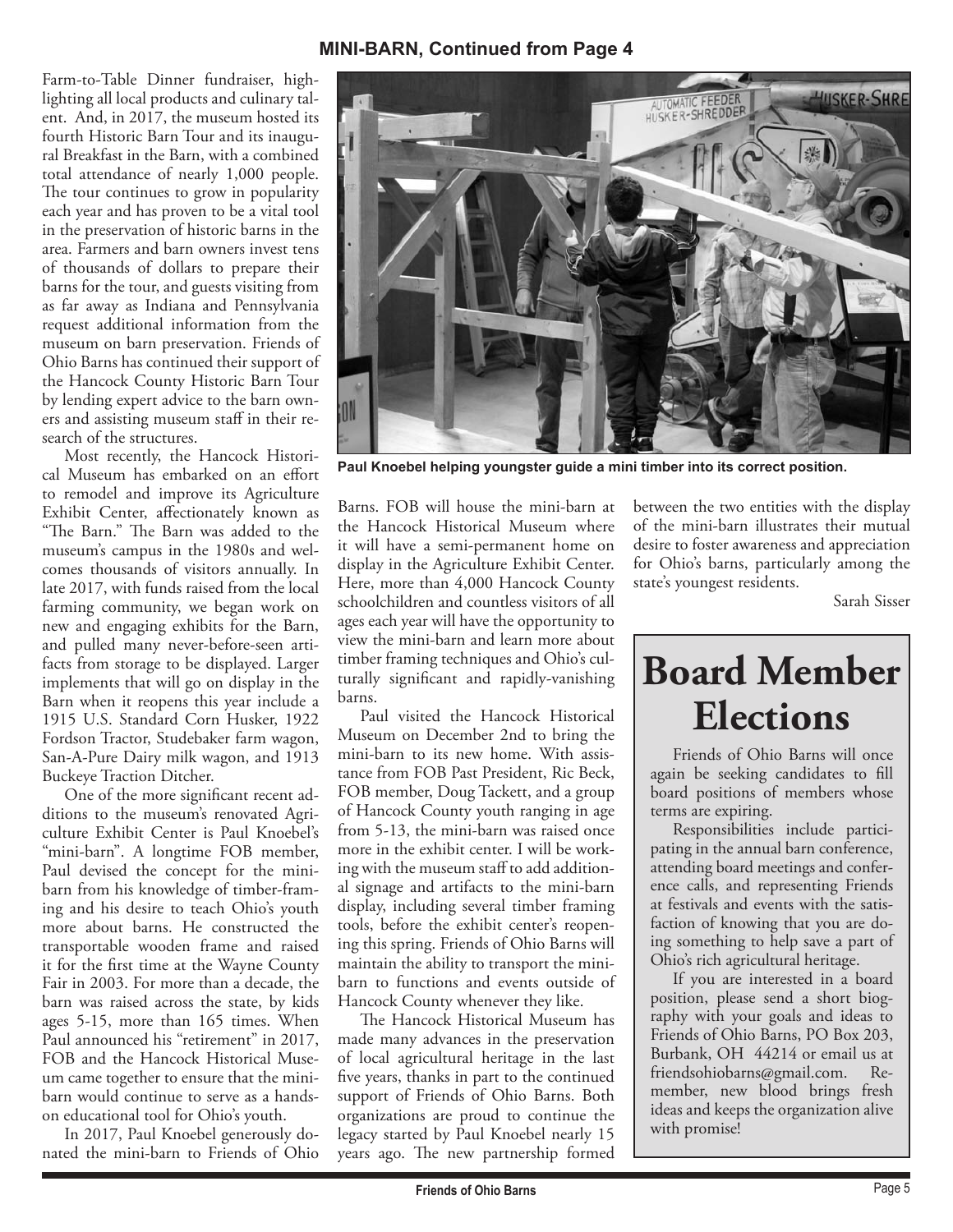## *A stop on the Barn Tour*



**Workers tending chicken flock at Carroll County County Home circa 1950's. The barn we're touring is in the background.**

### **Membership Renewal Time is here!**

 Each year we are excited to send out our Ohio Barn Conference newsletter to all our past members. We do so to invite all Ohio stewards of our magnificent barns to see more excellent examples of barns in the state and be better informed of what is being done by Friends of Ohio Barns and our current members to help preserve the Ohio barn heritage.

 We also do this in the hopes that you consider re-joining us by renewing your membership with Friends of Ohio Barns. Your membership helps us maintain valuable programs such as the barn survey, the Barn Detective program, the Barn Conservation Grant program and, most importantly, all the educational and awareness programs that arm enthusiasts with information and aid in their preservation efforts.

Please note that if there is a hashtag  $(\#)$  by your name on the front of this issue you are in danger of being dropped from this mailing list due to high costs of printing and mailing. So please consider renewing your membership! Check out our website for costs and our secure online payment method. Thanks, and we look forward to seeing you in April!



## **Barn Tour Restrictions**

 The Barn Tour is a day-long event that requires some physical activity on your part. Please sign up and enjoy the tour if you are able to abide by the following stipulations:

You must be:

• physically able to get on and off a bus several times during the day

• able to walk on uneven terrain in potentially slippery conditions inside and outside the barns and around the property

• able to go up and down barn stairs and ramps/banks

 • aware of possible dangerous conditions inside the barn and be able to move in tight spaces

• aware that low light conditions could exist inside the barns

• aware of the weather conditions for the day and dress accordingly

### **Panel Discussion set for Carroll County Ohio Barn Conference!**

 Do you have questions on barn repair? Or maybe you want to know what kind of barn you have on your property? Or possibly interested in finding out what kind of barn is down the road from you? Maybe you just have questions on barn history or just want to know what Vice President Dan is up to these days. Whatever your questions are we might be able to answer a few of them at the 2018 Ohio Barn Conference that will be held in Carroll County in April on Saturday the 28th. The Board is putting together a panel of qualified barn experts that will answer your pre submitted questions will the usual flare that we have all come to expect. So, if you have a question please submit it to Ric Beck before March 31st by emailing Ric at rbeck7736@gmail.com or sending him a cd or thumb drive to Ric at 7736 SR 42 S, Lexington, OH 44904. Please include your specific questions, all the information that you already have on the barn and several pictures that we can use on the big screen to help show your issues. If you have any questions please email Ric at the above address.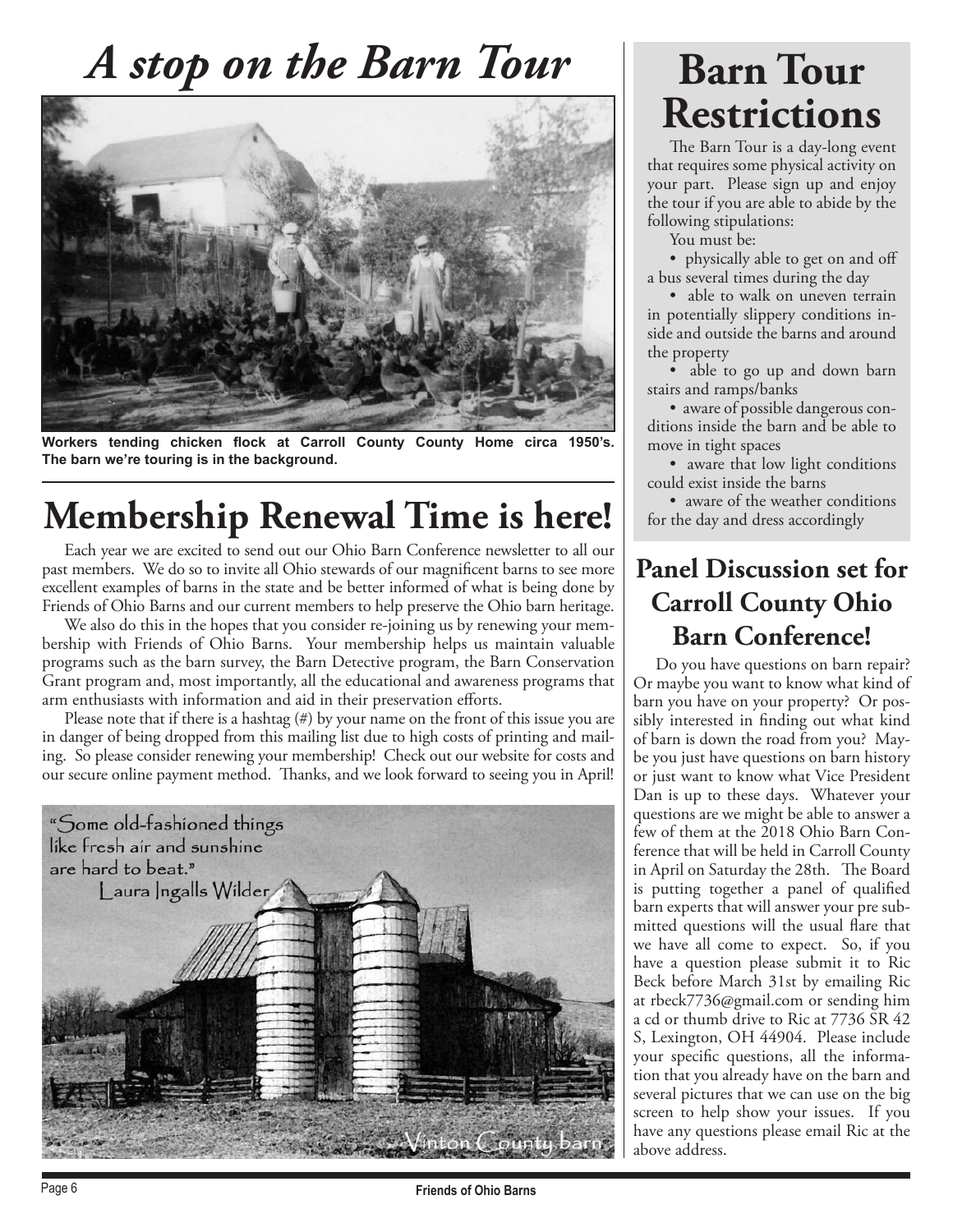## **The American Civil War Touches Carroll County**

 When the first generation of timber frames dotted the hilly landscapes of Carroll County many of the farmers were called away from their fields to take up arms in defense of an ideal — liberty. When the civil strife broke out in the east young men from Carroll County left their families, crops, and barns behind. The American Civil War touched Carroll County in a profound way.

 Two brothers, Daniel and John Mc-Cook, and fourteen of their sons were involved in the army and navy, making that family one of the most prolific in American military history. Six of the McCooks reached the rank of brigadier general or higher. Several family members were killed in action or eventually died from their wounds.

 Another Carroll County native, William Hunter Campbell, was an Ohio civilian who worked for the Union Army during the early years of the American Civil War. Campbell was born in Fox Township to Samuel and Sarah Hunter Campbell. Ohio historian, Henry Howe, states that Campbell's mother was named Jane Morgan, a cousin of Confederate General John Hunt Morgan whose cavalry penetrated further north than any other southern effort. Morgan's raiders were confronted first in Meigs County, Ohio at the Battle of Buffington Island where his 1,700 troops suffered significant casualties. Losses included 52 killed, 100 wounded, and 750 captured. About 700 escaped and were eventually captured in eastern Carroll County after the brief battle of Salineville in July 1863.

 William Hunter Campbell was visiting friends in the Ohio Infantry in Kentucky in 1862 when he was recruited to participate in a raid to steal a Confederate locomotive and bring it north toward Federal lines. James J. Andrews, a civilian from Kentucky, recruited Campbell and 22 men from three Ohio regiments.

 The raiders were to make their way south in civilian clothing and rendezvous in Marietta, Georgia. It was a challenge for men of military age to hide their northern accents and have a defendable explanation of why they were not in uniform serving the Confederacy. All made it to Marietta but two overslept. The others boarded a train pulled by the locomotive named General on April 12, 1862. The train trav-



**Ohio Historical Marker listing some of the McCook family members that served in the war.**



**William Hunter Campbell (1839-1862), born in Carroll County and hanged in Atlanta, Georgie for his role in the Great Locomotive Chase during the American Civil War.**

eled north. When the locomotive stopped in Big Shanty, Georgia for breakfast, the raiders stole the General and a few cars. They intended to tear up track, burn bridges behind them, and meet advancing Federal troops. The goal was the sever the north-south connection between the two important east west railroads that served the South and which were so important in supplying the war effort. After a harrowing chase, the raiders ran out of fuel and they abandoned the train fleeing into to woods and fields south of Chattanooga. All were captured. All were tried and convicted as

spies and sentenced to death. At length everyone escaped. All were recaptured.

 Leader James Andrews, and seven fellow raiders, including William Hunt Campbell, age 22, were hanged by Confederates on the charge of spying. Eventually six escaped again and made it to northern lines or to the Gulf of Mexico. Another six were eventually exchanged for southerners held in northern prisons.

 This dramatic enterprise was immortalized in the early silent film with Buster Keaton called, The General (1926), and again in the Walt Disney classic, The Great Locomotive Chase, with Fess Parker (1956).

 The first Congressional Medals of Honor ever awarded went to the soldiers who participated in the Andrews Raid. Many were given posthumously. Of the 22 Andrews Raiders only two of them did not receive the Medal of Honor, James Andrews and William Hunter Campbell. As civilians, they were not eligible.

 William Hunter Campbell, a northerner from the hills of Carroll County, Ohio, joined Andrews Raiders and as an insurgent penetrated deep into the South where he was captured. His distant cousin, John Hunt Morgan, from the hills of Kentucky, led Morgan's Raiders, pushing his Confederate troops to the furthest point ever reached in the north where he was captured in Carroll County, Ohio. Neither cousin made it home from the war.

By: Tom O'Grady